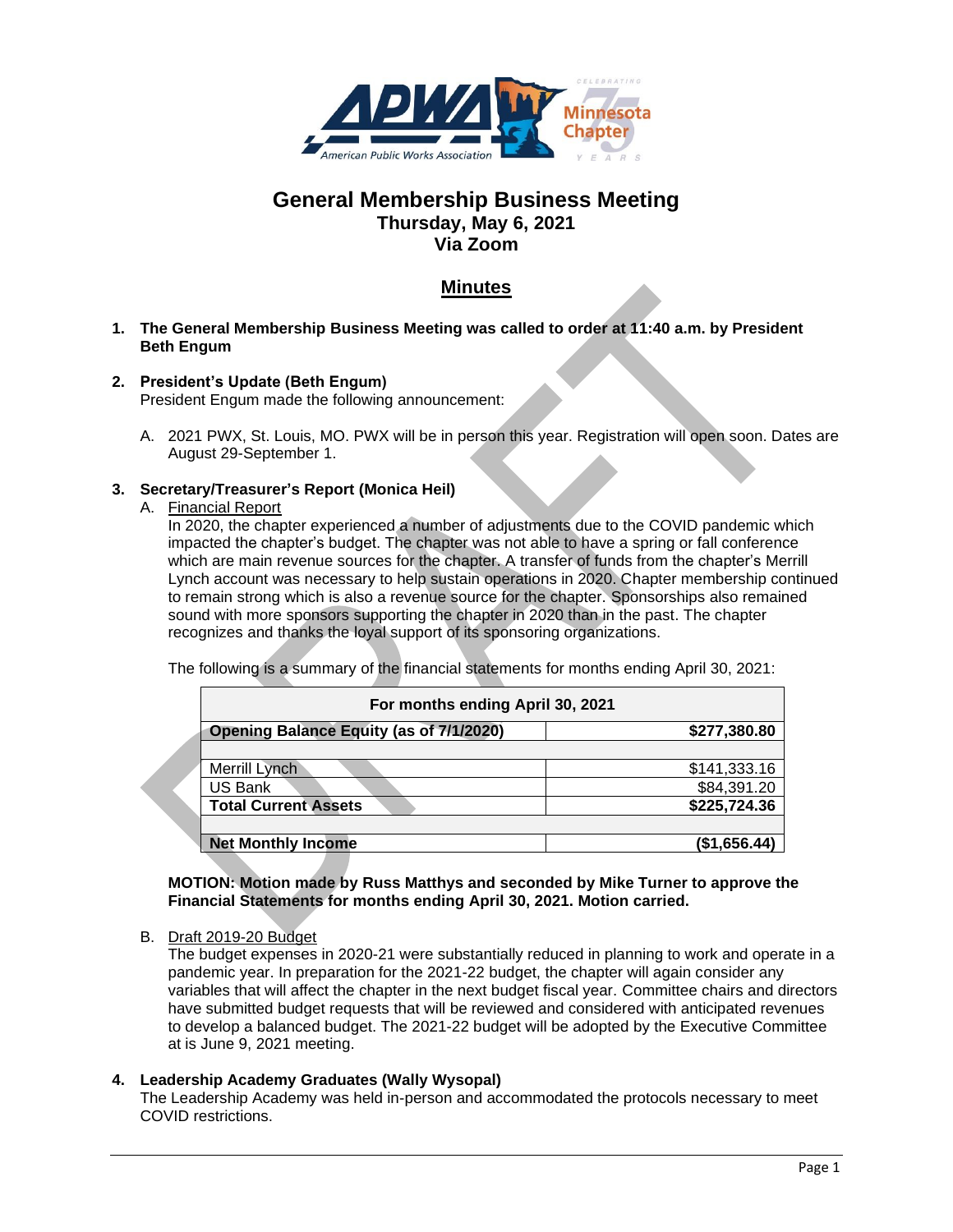The academy is a 90-hour training program in seven monthly sessions over eight months. Graduate students are able to apply the studies credits toward a Master of Public Administration. The program has 12 core areas of study following APWA's criteria. A number of guest speakers contribute to program and model how to be a great leader to the students.

Since there was not a graduation in 2020 due to the pandemic, Mr. Wysopal introduced the 23 graduates from 2019-20 and proceeded to introduce the 12 graduates from the 2020-21 program.

Registration is now open for classes beginning in September 2021.

## **5. National Awards Update (Sarah Lloyd)**

The Chapter submitted 14 nominations for the 2021 APWA national awards. The following seven awards were received:

- Exceptional Performance Award (Journalism Chapter) Raise Our Grade, MN
- Technical Innovation Award City of Eagan GIS Mobile Workforce
- Top Ten Public Works Leaders Jeannine Clancy, MCES
- Harry S. Swearingen Award Individual Chris Petree, WSB
- Professional Manager of the Year Award Emergency Management Mark Ray, City of Crystal
- Professional Manager of the Year Award Transportation Matt Morreim, City of St. Paul
- Public Works Project of the Year, Disaster and Emergency, Construction, \$5-\$25M category – City of Woodbury Water Treatment Facility

The awards will be presented at the 2021 PWX in St. Louis, Missouri.

2021 Award Deadlines:

- June 1 PACE Award: The chapter is working on the nomination and will submit by the deadline.
- Late August Local Awards The Awards Committee will solicit for local awards.
- December 1 -The Excellence in Snow and Ice Award: Members are encouraged to consider submitting for this award.

# **6. Vice President's Update (Nick Egger)**

A. Spring Conference Service Events and Evening Social Event Following today's conference session, a number of service events are scheduled. Some slots remain open for volunteers. Locations include Chanhassen, Robbinsdale, Brooklyn Center, Rochester, Apple Valley, Lake Elmo and St. Paul. The networking event will be held at French Regional Park beginning at 4 pm.

# B. 2021 PWX Chapter Dinner (St. Louis, MO)

The Chapter Dinner will be held at 360 Rooftop with appetizers and views of St. Louis. Details to come.

C. Summer Golf Classic

The Annual Summer Golf Classic is scheduled for July 15 at Bunker Hills Golf Course. Look for details coming soon.

#### D. Other known events (i.e., technical tours, YP social events, etc.)

- Details for two technical tours are close to being finalized.
	- o City of Blaine Water Treatment Plant (8.6-million-gallon per day filtration facility, doubling Blaine's water filtration capacity) – September
	- o SWLRT (16 stations; 29 bridges, 7 bridge modifications; 8 tunnels; 182,000 miles of track; more than 100 retaining walls; and the largest public works infrastructure project in the State of Minnesota) – Date TBD (targeting early summertime)
	- Feed My Starving Children the chapter will be scheduling another opportunity to participate in this charitable event at the Eagan location on October 21, 2021.